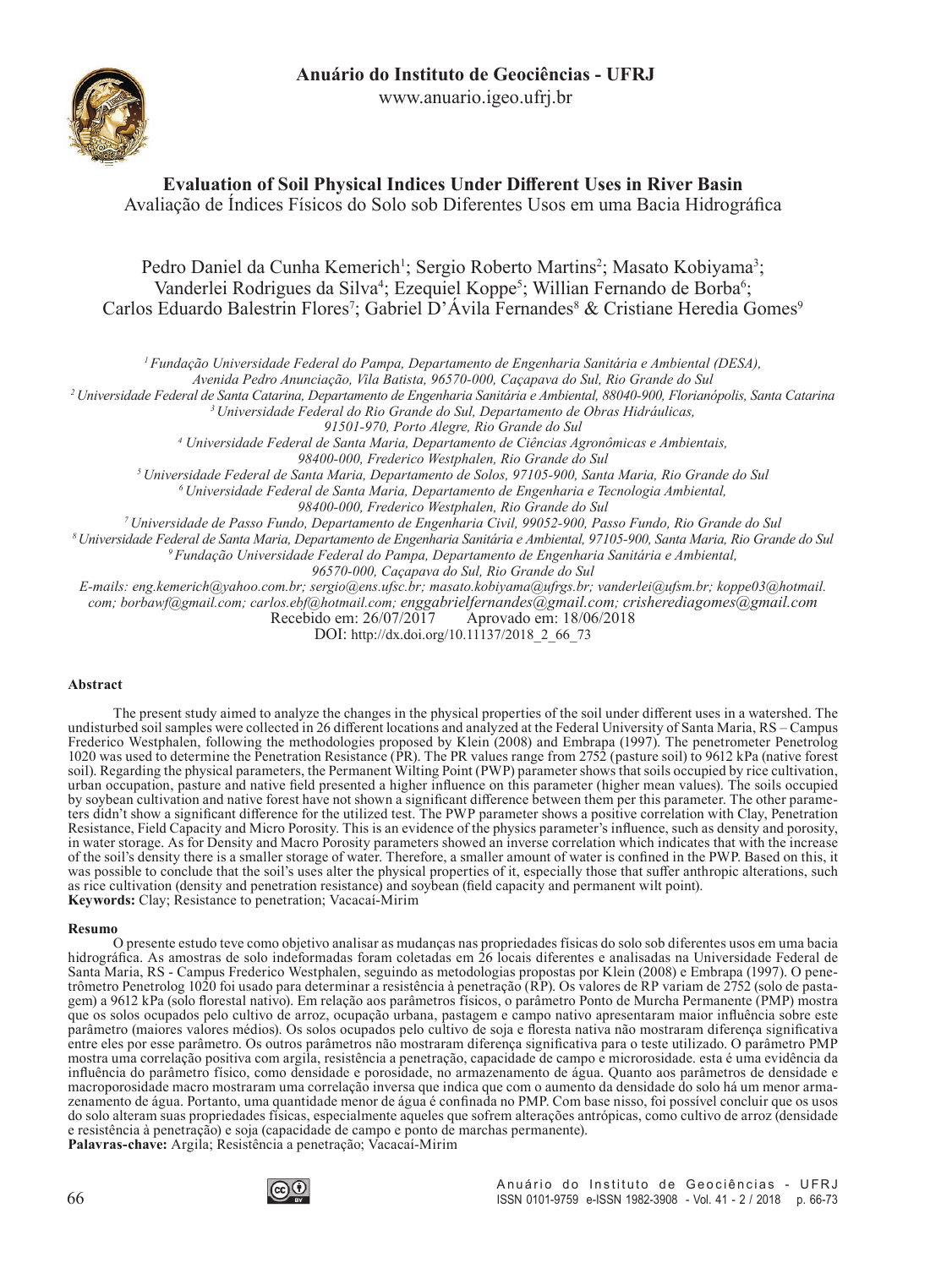**Evaluation of Soil Physical Indices Under Different Uses in River Basin**  *Pedro Daniel da Cunha Kemerich; Sergio Roberto Martins; Masato Kobiyama; Vanderlei Rodrigues da Silva; Ezequiel Koppe; Willian Fernando de Borba; Carlos Eduardo Balestrin Flores; Gabriel D'Ávila Fernandes & Cristiane Heredia Gomes*

### **1 Introduction**

The soil is a natural resource slowly renewable, found in different locations on the landscape. Its origin is a result of rock and sediments weathering by climate (rain intensity, temperature variation) and biological beings (fauna and flora), in the most diverse situations of the landscape through the time (Streck, 2008). Lima *et al*. (2009) affirms that one of the main reasons for soil degradation is the compaction caused by the increase in soil's density and the penetration resistance, derived from anthropic actions.

Several authors affirm that the soil's compaction causes many damages to the soil, among them Soares Filho (1992) and Cunha *et al.* (2002), mentioning that the compaction is one of the most serious damages due to the agricultural exploration of the land, by the compaction caused by the animal trampling or by traffic of machinery on the ground, exerting great pressure on it. This basically occurs due the arrangement and reduction of soil voids, modifying its properties and causing damages, Lima *et al.* (2009) affirm that with the increase of the soil's penetration resistance, the plants' radicular systems reduce its developing, resulting in a loss to the plants.

This compaction process is intensified by the need for increased tractive effort and the search for greater efficiency in farming operations, aiming for a better use of climate windows, are arguments for the fabrication and utilization of extremely heavy equipment, particularly for operations of sowing and harvesting. If the equipment has a weight greater than the load carrying capacity of the ground, which is lower especially when the traffic happens under high humid conditions, it's more susceptible to compaction (Gubiani, 2008).

Moreira *et al.* (2012) show that different soil's physical attributes have been used to characterize the modifications resulting from the soil's compaction, occurred by the pressure exerted by the wheels of harvesting machinery, by the animals' hulls or by the different systems of preparation and handling of the soil. In this context, there are equipment that allow us to know the resistance to penetration, one of the most used being the Penetrometer.

Anuário do Instituto de Geociências - UFRJ ISSN 0101-9759 e-ISSN 1982-3908 - Vol. 41 - 2 / 2018 p. 66-73 67

In a way, there is a relationship between resistance to penetration and the soil density. This relationship is affected mainly by the texture and humidity content of the soil. Lima et al. (2009) relate the influence of soil's density in the radicular development of the plants. Based on this, this study aims to analyze the alterations of soil's physical parameters under different uses and occupation in the watershed of Vacacaí-Mirim River, at the central region of Rio Grande do Sul state.

# **2 Materials and Methods 2.1 Characterization of the Study Area**

The Vacacaí-Mirim basin is located in the central region of Rio Grande do Sul state, between the latitudes of 29º36′55″S e 29°39′50″S and longitude of 53º46′30″O e 53°49′29″O, covering a total area of 1.145,7 km<sup>2</sup> (Casagrande, 2004; Figure 1).



Figure 1 Location of Vacacaí-Mirim Basin in the Rio Grande do Sul.

In the region of springs of this basin, in its portion of higher altimetric values, occurs the Serra Geral Formation. According to the Geological Map of CPRM (2008) this consists of basic volcanic rocks (basalts,  $SiO<sup>2</sup>$  content between 45-52%) and acidic rocks (riolites, riodacite, granophylls with SiO2 content between 52-55%) Leinz and Amaral (1989).

In this unit, there are soybean, native forest and pasture areas. In the west region, there are lowland regions dominated by rice cultivation, comprised by formation from current sediments (alluviums).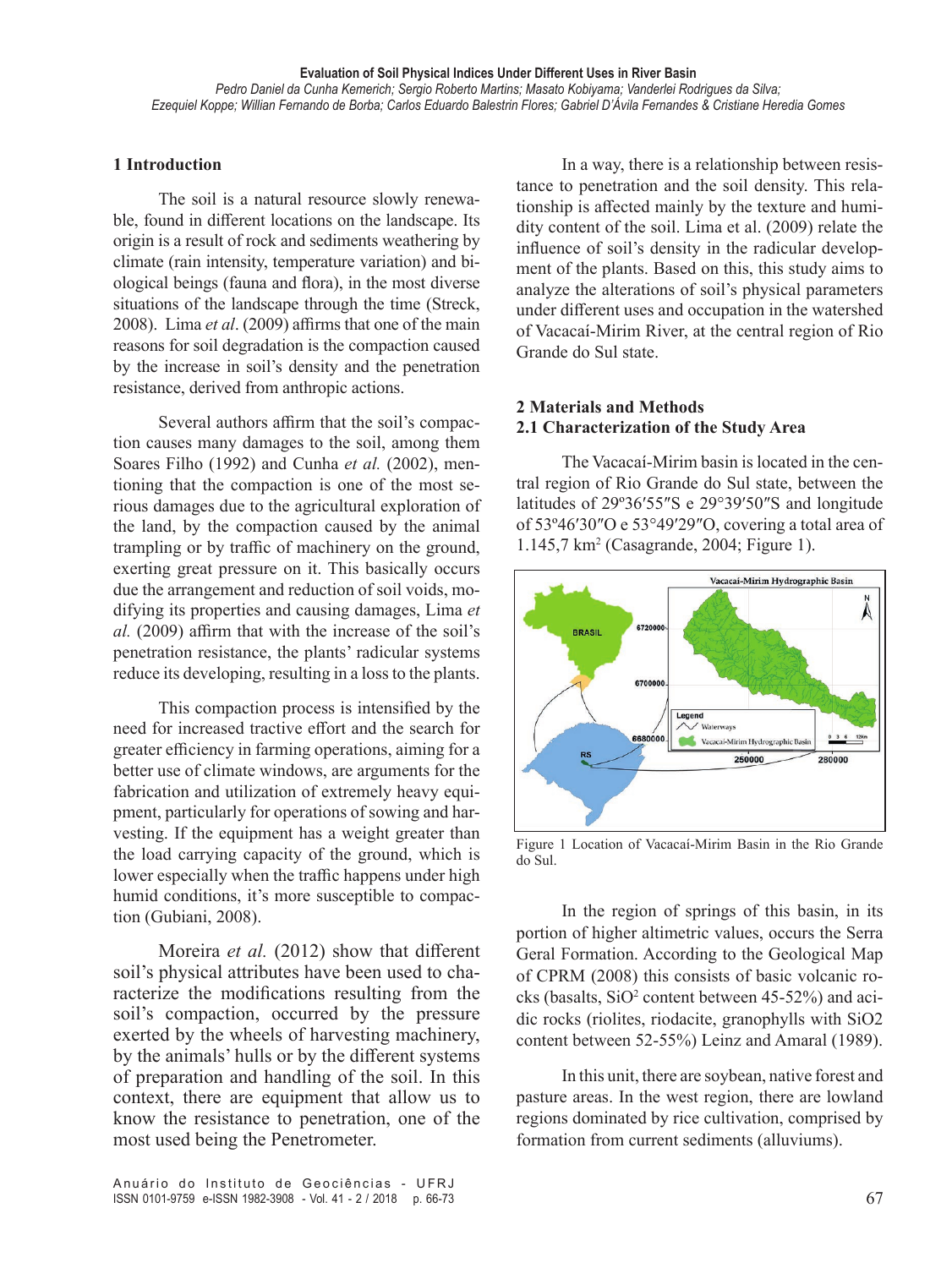#### **Evaluation of Soil Physical Indices Under Different Uses in River Basin**

*Pedro Daniel da Cunha Kemerich; Sergio Roberto Martins; Masato Kobiyama; Vanderlei Rodrigues da Silva; Ezequiel Koppe; Willian Fernando de Borba; Carlos Eduardo Balestrin Flores; Gabriel D'Ávila Fernandes & Cristiane Heredia Gomes*

#### **2.2 Location of Sampling Points**

To carry out this present study, the sampling and measuring points were chosen aiming at a uniform spatial distribution in the basin, covering different types of existing soils, as well as their predominant uses in the region under study. In this way, 26 sites (points) were sampled, receiving the nomenclature ranging from P1 to P26 (Figure 2).

Figure 2 shows the planialtimetric map of the Vacacaí-Mirim Basin, which shows the occurrence of areas with altitudes equal to or less than 50 m in the SE region, mainly occupied by rice cultivation (Vacacaí-Mirim River floodplain). Altitudes in order of 100 m occur mainly in the central region and W, the highest altitudes are in the NW region of the watershed varying between 150 and 450 m.

Tables 1 and 2 show the use of soil's type and the soil's type in each of the sampling points, respectively.

| <b>Soil Use</b> | <b>Sampling Points</b>     |  |  |
|-----------------|----------------------------|--|--|
| Native forest   | 1,2,3,10,26                |  |  |
| Native field    | 5, 12, 22, 23              |  |  |
| Pasture         | 11,15,20                   |  |  |
| Soy             | 4,6,7,8,9                  |  |  |
| Rice            | 16, 17, 18, 19, 21, 24, 25 |  |  |
| Urban area      | 13,14                      |  |  |

Table 1 Use and Occupation of the soil at the Vacacaí Mirim Basin -RS.

| Soil's type                                     | <b>Sampling Points</b>             |  |  |
|-------------------------------------------------|------------------------------------|--|--|
| Claysoil Bruno-Alic<br>gray or rich in aluminum | 20,21                              |  |  |
| Claysoil Bruno-Alic gray                        |                                    |  |  |
| Neosoil Litholic normal and dystrophic          | 2,7,9,10                           |  |  |
| Claysoil Alic red and dystrophic                | 1, 3, 4, 5, 6, 13, 14, 15, 22, 23  |  |  |
| Planossoil haplic eutrophic                     | 11, 12, 16, 17, 18, 19, 24, 25, 26 |  |  |

Table 2 Soil's type at the Vacacaí Mirim Basin - RS.



Figure 2 Planialtimetric map with the location of the 26 points used for the tests of resistance to penetration and sample collection in the Vacacaí Mirim Basin - RS.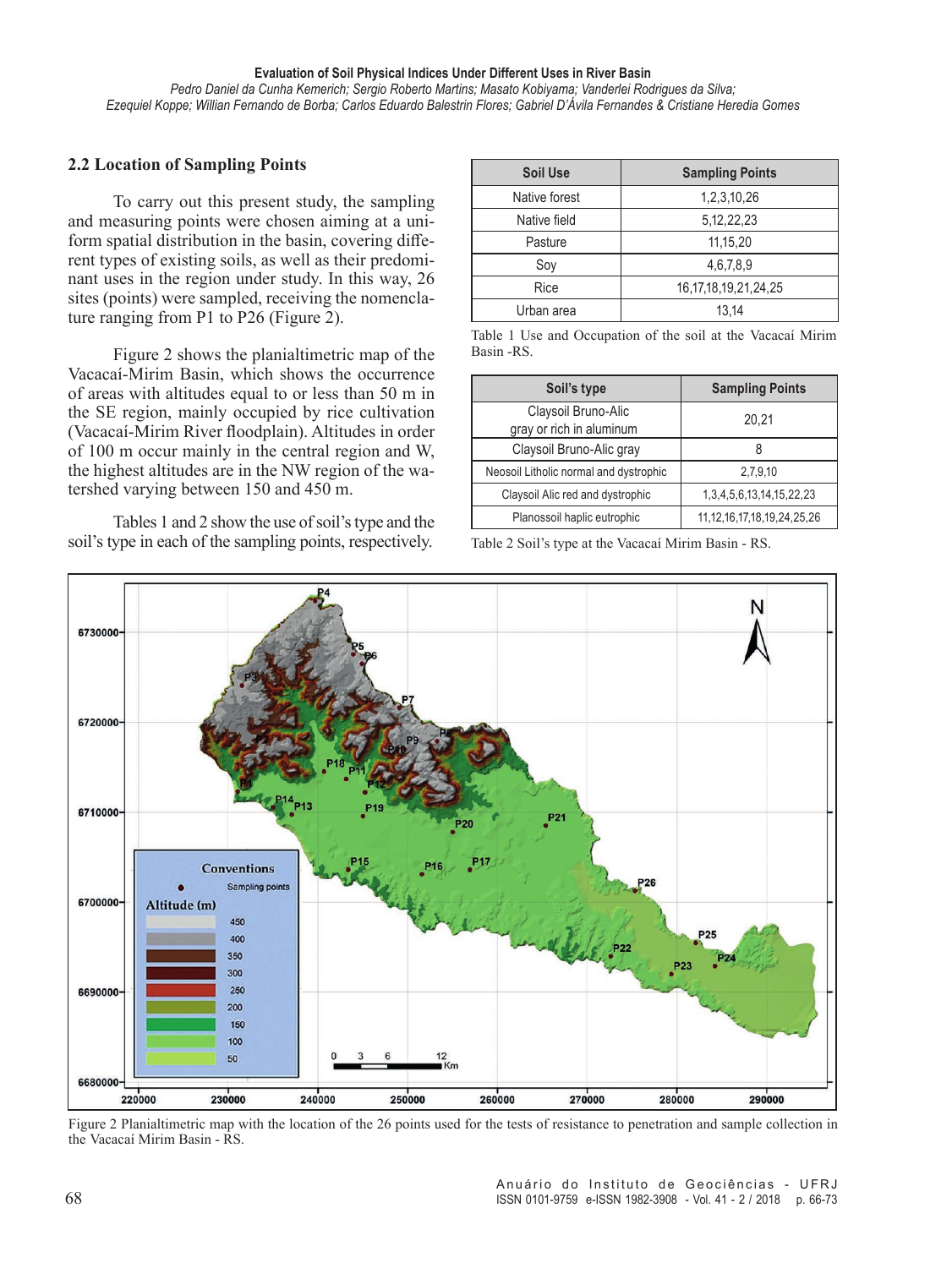### **2.3 Determination of Soil Physical Indexes**

Undisturbed soil samples were collected by rings with dimensions of 5 cm in diameter, 3 cm in height and 3 cm deep. The values for dry soil density (Dens), total porosity, macro porosity (Macro), micro porosity (Micro), volumetric moisture conditions in field capacity (FC) and permanent wilting point (PWP), and saturated hydraulic conductivity (Ksat) were determined for these samples.

The porosity was determined by the Tension Table method, where the cylinders are submitted to a tension of 6 kPa for the drainage of the water in the macro pores (Embrapa, 1977). Then the field capacity determination was performed and the samples were submitted to a voltage of 10 kPa (Klein, 2008), in Richard's chamber. After the weighing, the samples were re-saturated and in constant load permeameter, the saturated hydraulic conductivity was determined. After determination of the saturated hydraulic conductivity load, the samples were oven- -dried at 105 ° C for dry weight determination. With the weight obtained of 6 to 10 kPa, the dry weight values were determined for porosity, field capacity, and density.

#### **2.4 Penetration Resistance (PR)**

For penetration resistance tests a penetrometer FALKER PenetroLOG – PLG 1020 was used, with the same methodology used by Camargo and Alleoni (1997) and later by Melo (2011), however the present study evaluated in the layer from 0 to 0.40 m.

#### **3 Results and Discussion**

Figure 3 shows the average values for penetration resistance of the soil in the 0-40 cm layer, at the Vacacaí-Mirim Basin.

The highest value of PR was found in a soil with native forest presence, this factor may be related to the presence of decomposing rock material along the section. Mota *et al*. (2011) found, for the same type of soil, average values for the 0 to 30 cm layer of 1880 kPa. These values are lower than those found in this present study, which shows that it may contain rocky material that may have interfered with the results because the soil where the point is located is a Lithic Neosols with a large presence of decomposing rock material.



Figure 3 Penetration Resistance in the 0 to 40 cm layer at the Vacacaí Mirim basin -RS, 2013.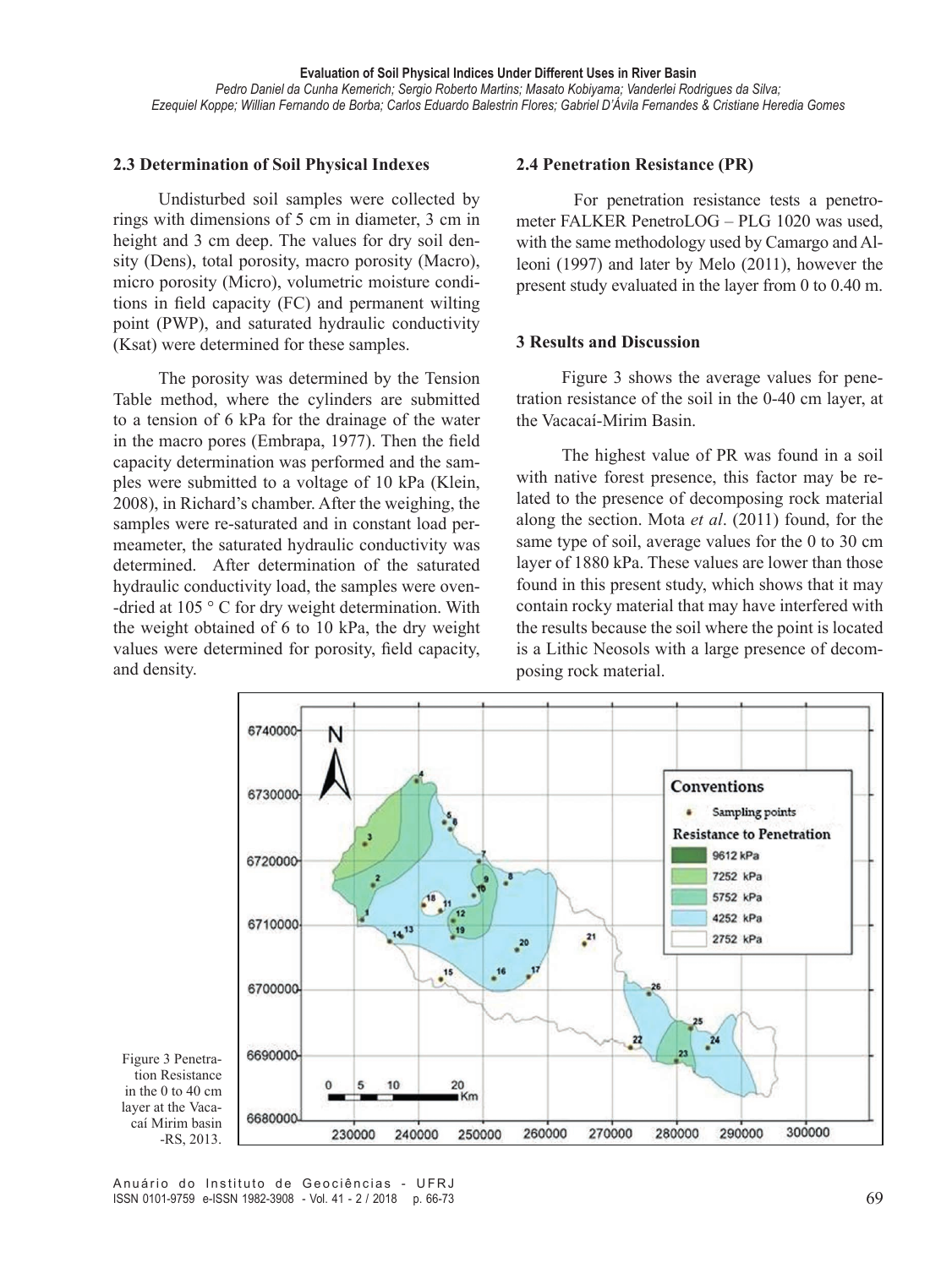In pasture areas, Palma et al. (2010) and Mota et al. (2011) found PR values of 2500 and 4370 kPa respectively, these values are higher than the ones found in this present study, this can be explained by the practice of extensive livestock breeding developed in the watershed region. Brasil et al. (2011) in the Rio Grande do Sul state found in the layer from 0 to 10 cm PR values close to 2000 kPa, these values are lower than the ones found in this present study. This fact can be explained by the number of animals, specifically cattle, in the study area or by the type of soil. Trein et al. (1991) observed that the intense grazing of cattle in a pasture caused an increase in PR from 840 to 4030 kPa in the 0.0 to 0.07 m depth, Rodrigues Júnior et al. (2011) found similar values to that in the 0.0 to 10 cm layer (4460 kPa).

Several factors influence soil compaction. In areas of soybean cultivation, the traffic of agricultural machinery is one of the main agents causing compaction. In the present study, it can highlight the point P7 that presented 6956 kPa of penetration resistance, which is higher than the others under same the use. This fact can be related to the large machinery traffic onsite, which increases the PR of the ground. Santi *et al.* (2006) in studies carried out in areas of soybean cultivation in the northern RS region, found maximum PR values of 4200 kPa. The same occurred with studies developed by Stürmer (2012), which found PR rates close to 4000 kPa. These values are well below those found in the present study. The same was identified by Xavier (2005), where variation occurred from 1469 to 2039 kPa.

Tables 3 and 4 show the parameters for PWP, CC, Arg, Ksat, Dens, Micro, Macro and PR for urban area use, rice cultivation, native field, native forest, soybean and pasture, average compared by Tukey test at the 5% error probability level. The influence of land use on PWP was observed, with the soils occupied by rice cultivation, urban area, pasture and native field had a greater influence on PWP (higher mean values), and soils occupied by soybean and native areas presented no difference for this parameter. The other parameters did not present significant differences between different soil uses.

Paiva *et al.* (2003) in a native field area in the same watershed under study, found PWP value of 11.1%, which is different from the one found in this

| <b>Use</b>     | <b>PWP (%)</b>   | Clay(%)            | Ksat $(\%)$       | CC(%)   |
|----------------|------------------|--------------------|-------------------|---------|
| Soy            | $17.1a*$         | 33.2 <sup>ns</sup> | 2.4 <sup>ns</sup> | 24.9 ns |
| Native pasture | 7.6 <sub>b</sub> | 30.5               | 9.0               | 19.5    |
| Native forest  | 17.0a            | 25.0               | 4.2               | 34.5    |
| Rice           | 8.0 <sub>b</sub> | 19.0               | 1.4               | 23.9    |
| Urban area     | 7.8 <sub>b</sub> | 17.5               | 0.6               | 23.5    |
| Pasture        | 7.7 <sub>b</sub> | 13.6               | 4.7               | 16.0    |

Table 3 Statistical comparison of PWP, Arg, Ksat and CC parameters in different soil uses.

\*Averages followed by the same letter do not differ statiscally by the Tukey test at the 5% level of error probability. ns not significant.

study (7.6%). In the same watershed, Dias (2003), in native forest soil, found PWP values of 9.3%, different from the one found in this paper (17%).

In the present study made in the Vacacaí-Mirim Basin, Rizzardi (2010) in 9 sampling points of the same watershed found average values of clay soil's varying between 3 to 60% (both in soils occupied by native forest). These values were higher than those found in the present study since the soil occupied by soybean cultivation had the highest average value (33.2%) and the lowest value (13.6%) was found in a native field soil. With respect to the clay contents, Primel *et al.* (2005) found average values of 15 to 25% in a rice crop soil, values close to those found (19%).

In relation to Ksat, Beling *et al.* (2011), found values of  $7.3 \text{ cm} \text{ h}^{-1}$  in a native forest area, which is much higher than that found in the present study (4,2 cm h-1). This fact can be explained by Pérez *et al.* (1998), who claims that some soils have the property of repelling water, not easily being wetted by rainwater or irrigation, and then are called hydrophobic soils. According to these authors, the soils ability to repel water would be caused by the covering of soil particles by hydrophobic organic substances. Many can be the origins of the organic substances responsible for repellency. The local vegetation, due to its chemical decomposition, can contribute hydrophobic organic compounds, through decomposition covering the soil particles, creates the character of water repellency.

Rizzardi (2010) in 9 sampling points from the same watershed, found average values of soil density varying between 1.12 (soil occupied by native fo-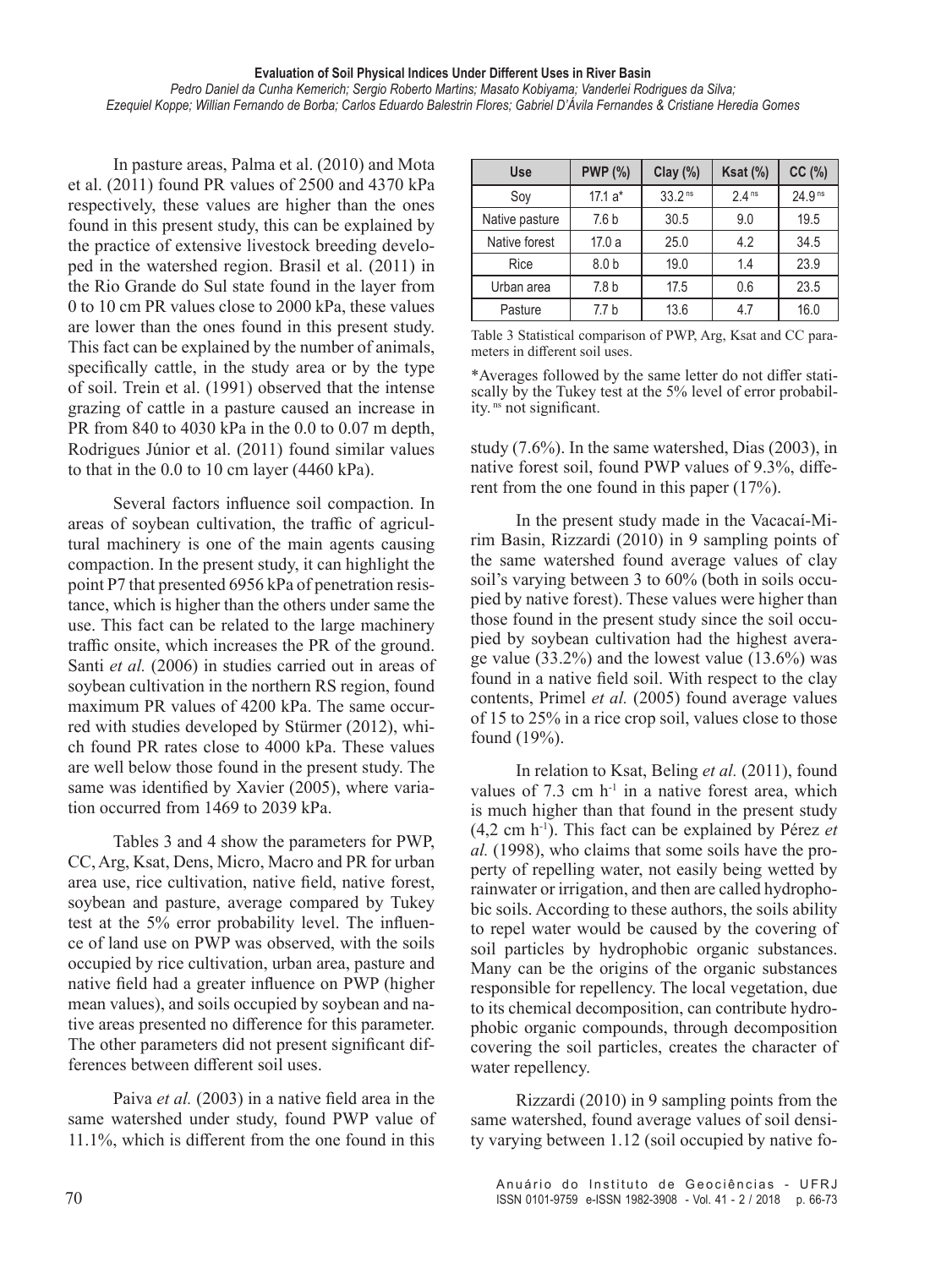| <b>Use</b>    | Dens.<br>$(g cm-3)$ | <b>Micro</b><br>(%) |                  | <b>PR</b>          |
|---------------|---------------------|---------------------|------------------|--------------------|
| Soy           | 1.3 <sup>ns</sup>   | 35 <sup>ns</sup>    | 13 <sup>ns</sup> | 7135 <sup>ns</sup> |
| Native field  | 1.2                 | 24                  | 28               | 3456               |
| Native forest | 1.1                 | 38                  | 18               | 3012               |
| Rice          | 1.4                 | 33                  | 12               | 5963               |
| Urban area    | 1.3                 | 31                  | 16               | 3849               |
| Pasture       | 1.3                 | 22                  | 25               | 2762               |

Table 4 Statistical comparisons of Dens, Micro, Macro and PR parameters of different soil uses.

<sup>ns</sup> not significant.

rest) to  $1.8$  g cm<sup>-3</sup> (soil occupied by pasture), values like those were found in the present study, since the native forest soil had the lowest mean value (1.1 g cm  $^{-3}$ ), but the highest value (1.4 g cm $^{-3}$ ) was found in a rice cultivation soil. Santos *et al.* (2009) in native forest soil found a soil density of 1.28 g cm<sup>-3</sup>, a value similar to the one found in this present study. Different values of orders were found in the state of Tocantins, by Rachwal *et al.* (2007) where the density value was  $1.54$  g cm<sup>-3</sup>, Soares (2011) and Bortoluzzi *et al.* (2008) in the city of Santa Maria--RS found values in the order of 1.54 and 1.31 g cm<sup>-3</sup>, respectively.

For native field use, values in different orders were found by Potes (2009) and Bortoluzzi *et al.*  (2008), where the values were 0.81 and 1.82  $\rm g \, cm^{-3}$ , in fields from the Serra and Santa Maria-RS, respectively. For pasture soil use, Uhde (2009) in Santa Maria city found similar values to those found in the present study  $(1,39 \text{ g cm}^{-3})$ , Silva Neto  $(2010)$ and Pizzani (2008), found values in different orders for the same use  $(1,5 \text{ g cm}^{-3})$  in regions of Porto Alegre and Mata-RS, respectively. For the rice cultivation areas, Roth *et al.* (2009) found values well below  $(0,88 \text{ g cm}^{-3})$  those found in the present study  $(1,4 \text{ g cm}^{-3})$ .

For the micro porosity variable, Rizzardi (2010) found similar values for native forest soil use (values varying between 37 and 45%), the same happened with the study of Ceconi (2010) and Rachwal *et al.* (2007) when the values were 35%. For soybean use, Rizzardi (2010) found Micro Porosity of 39%. Soils used as native field, urban area and pasture were found to have different orders of values

Anuário do Instituto de Geociências - UFRJ ISSN 0101-9759 e-ISSN 1982-3908 - Vol. 41 - 2 / 2018 p. 66-73 71

(41%, values between 32 and 38% and between 19 and 24%, respectively). For soybean use, Wink (2009) also found different values, varying between 19 and 38%.

For the macro porosity parameter, Rizzardi (2010), Cecconi (2010) and Wink (2009) found similar values for pasture use (19%, 13% and 6 to 24%, respectively). For the native forest, native field, soybean, and urban area use, Rizzardi (2010) found mean values of different orders (7%, 3%, 8% and 8.3%, respectively).

As it can be observed in table 4 the use system that showed a higher value for the variable PWP was the soybean use, followed by native forest. There was no statistical between these two systems. The lowest value found for PWP was the native field, which presented a water content of 7.6%. This use does not present statistical difference from the uses of rice cultivation, pasture, and urban area.

Regarding the clay contents, the area that presented the highest values was soybean, although it is numerically higher, it did not obtain significant differences between the treatments. For the penetration resistance, the soybean system of soil use presented higher values. Although it is higher, this did not have statistical difference from the others.

When we evaluated the field capacity, although there was no statistical difference between the systems of land use, numerically the native forest had a greater amount of water retained in field capacity. The cultivated pasture was the one that presented the lowest values numerically.

Table 5 show the statistical correlation between the analyzed parameters in the Vacacaí-Mirim Basin.

|            | <b>PWP</b> | Clay     | <b>PR</b> | cc       | Dens.    | <b>Micro</b> | <b>Macro</b> |
|------------|------------|----------|-----------|----------|----------|--------------|--------------|
| <b>PWP</b> |            |          |           |          |          |              |              |
| Clay       | $0.49*$    |          |           |          |          |              |              |
| <b>PR</b>  | $0.10*$    | $0.28*$  |           |          |          |              |              |
| <b>CC</b>  | $0.62*$    | $0.20*$  | ns        |          |          |              |              |
| Dens.      | $-0.43*$   | ns       | ns        | $-0.68*$ |          |              |              |
| Micro      | $0.60*$    | $0.27*$  | ns        | $0.90*$  | $-0.35*$ |              |              |
| Macro      | $-0.23*$   | $-0.21*$ | ns        | $-0.22*$ | $-0.51*$ | $-0.59*$     |              |
| Ksat       | ns         | ns       | ns        | ns       | $-0.31*$ | $-0.25*$     | $0.51*$      |

Table 5 Pearson Correlation Matrix between the variables PWP, Clay, PR, CC, Dens., Micro, Macro and Ksat.

\*: significative to 5% of probability; ns: not significative.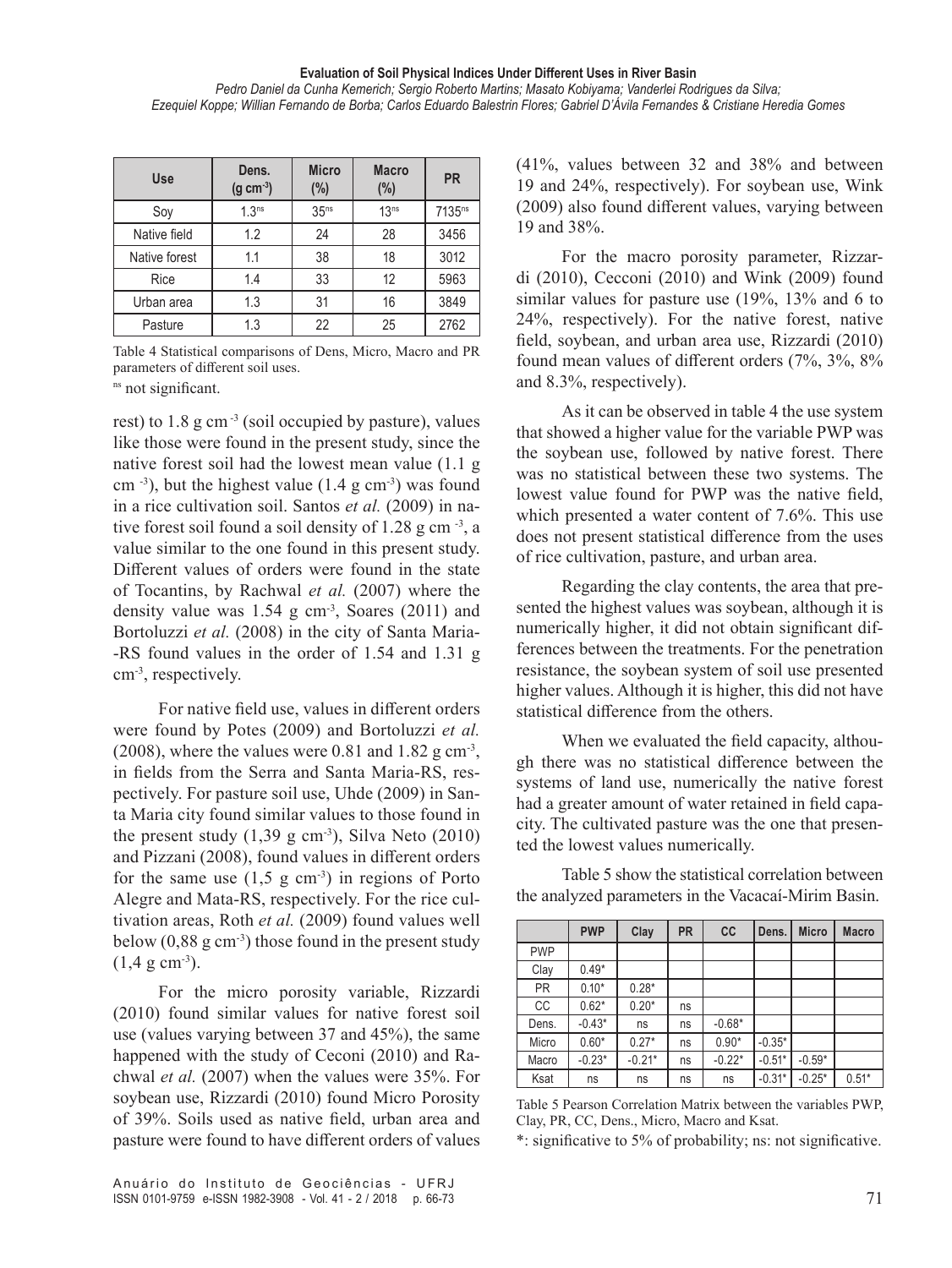Based on table 5, it can be affirmed that the PWP variable presents a positive correlation with clay, Penetration Resistance, Field Capacity and Micro Porosity. This is evidence of the influence of physical parameters, such as density and porosity, in water storage. Parameters as Density and Macro Porosity presented inverse correlation, which indicates that with the increase of the soil's density there is a smaller storage of water, consequently, a smaller quantity of water retained in the PWP.

According to Moraes (2012), the larger the pore diameter the smaller its capacity to retain water, thus confirming the results obtained in the correlation, which shows that with the increase of macro porosity there is a reduction in the humidity values for PWP. Regarding Clay, it showed a direct correlation with PR, CC, and Micro, but presented an inverse correlation with Macro porosity. The CC parameter showed an inverse correlation with Macro porosity and density, although the micro porosity showed a direct correlation because it is retained mainly by the micropores.

The values for density presented inverse correlation with the variables Micro porosity, macro porosity and Ksat. The Micro porosity parameter presented a inverse correlation with macro porosity and Ksat. Macro porosity presented a direct correlation with Ksat. Schaffrath *et al.* (2008) found a direct correlation between Field Capacity and Micro Porosity and between Field Capacity and Density, which was different from the present study where an inverse correlation was found. Alvarenga *et al.* (2010) found an inverse correlation for the variables of Field Capacity and Density.

The direct correlation between Ksat and Macro Porosity provides evidence that pores with larger diameters (macropores) allow higher hydraulic conductivity of soil values (Mesquita & Moraes, 2014). For Hurtado (2004) many physical properties of the soil are responsible for the variability of hydraulic conductivity, since this is influenced by the properties that affect the distribution, size and form of the soil pores, such as density, structure, and porosity.

## **4 Conclusions**

Based on what was exposed in this present study, it is possible to identify that the physical properties of the soil suffer influences with respect

to the use to which they are subjected. Changes in properties such as density and penetration resistance occurred where soils were under rice cultivation use having higher average values, thus directly influencing the dynamics of water infiltration in the soil. Regarding the statistical analysis, the PWP parameter presented a positive correlation with Clay, Penetration Resistance, Field Capacity and Micro porosity. This is evidence of the influence of physical parameters, such as density and porosity in water storage. On the other hand, parameters such as Density and Macro Porosity presented an inverse correlation, which indicates that with an increase of soil density there is, consequently, lower water storage and a smaller amount of water retained in the PWP.

## **5 Acknowledgments**

This study was funded by the CNPq-Brazil. The authors thank the National Council for Scientific and Technological Development CNPq - Brazil for funding this study.

## **6 References**

- Alvarenga, C.C.; Mello, C.R.; Ávila, L.F.; Côrrea, M.P. & Borges, L.A. 2010. Determinação da umidade do solo na capacidade de campo e no ponto de murcha permanente com base em atributos físicos do solo. *In*: CONGRESSO DE PÓS-GRA-DUAÇÃO DA UNIVERSIDADE FEDERAL DE LAVRAS, 19, Lavras, 2010. *Trabalho completo*, Lavras, UFLA.
- Behling, F.A.; Paiva, J.B.D. & Paiva, E.M.C.D. 2011. Avaliação do Modelo Kineros na Estimativa do Hidrograma de Projeto para uma Pequena Bacia Característica de Mata Atlântica. *In:* SIMPÓSIO BRASILEIRO DE RECURSOS HÍDRICOS, 19, Maceió, 2011. *Trabalho completo*, Maceió, ABAS.
- Bortoluzzi, E.C.; Pernes, M. & Tessier, D. 2008. Mineralogia de Partículas Envolvidas na Formação de Gradiente Textural em um Argissolo Subtropical. *Revista Brasileira de Ciência do Solo*, *32*(3): 997 - 1007.
- Camargo, O.A. & Alleoni, L.R.F. 1997. *Compactação do solo e o desenvolvimento das plantas*. Piracicaba, ESALQ/USP.
- Casagrande, L. 2000. *Avaliação do parâmetro de propagação de sedimentos do Modelo de Williams (1975) na Bacia do Rio Vacacaí-Mirim com o auxílio de técnicas de geoprocessamento.* Programa de Pós-Graduação em Engenharia Civil, Universidade Federal de Santa Maria, Dissertação de Mestrado, 242p.
- Ceconi, D.E. 2010. *Diagnóstico e recuperação da mata ciliar da Sanga Lagoão do Ouro na Microbacia Hidrográfica do Vacacaí-Mirim, Santa Maria – RS*. Programa de Pós-Graduação em Ciência do Solo, Universidade Federal de Santa Maria, Tese de Doutorado, 132p.
- COMPANHIA DE PESQUISA EM RECURSOS MINERAIS CPRM. 2008. *Mapa hidrogeológico da folha de Santa Maria, SH.22-V-C-IV. escala 1:100.000*. Porto Alegre, CPRM.
- Cunha, J.P.A.R.; Vieira, L.B. & Magalhães, A.C. 2002. Resistência

Anuário do Instituto de Geociências - UFRJ ISSN 0101-9759 e-ISSN 1982-3908 - Vol. 41 - 2 / 2018 p. 66-73